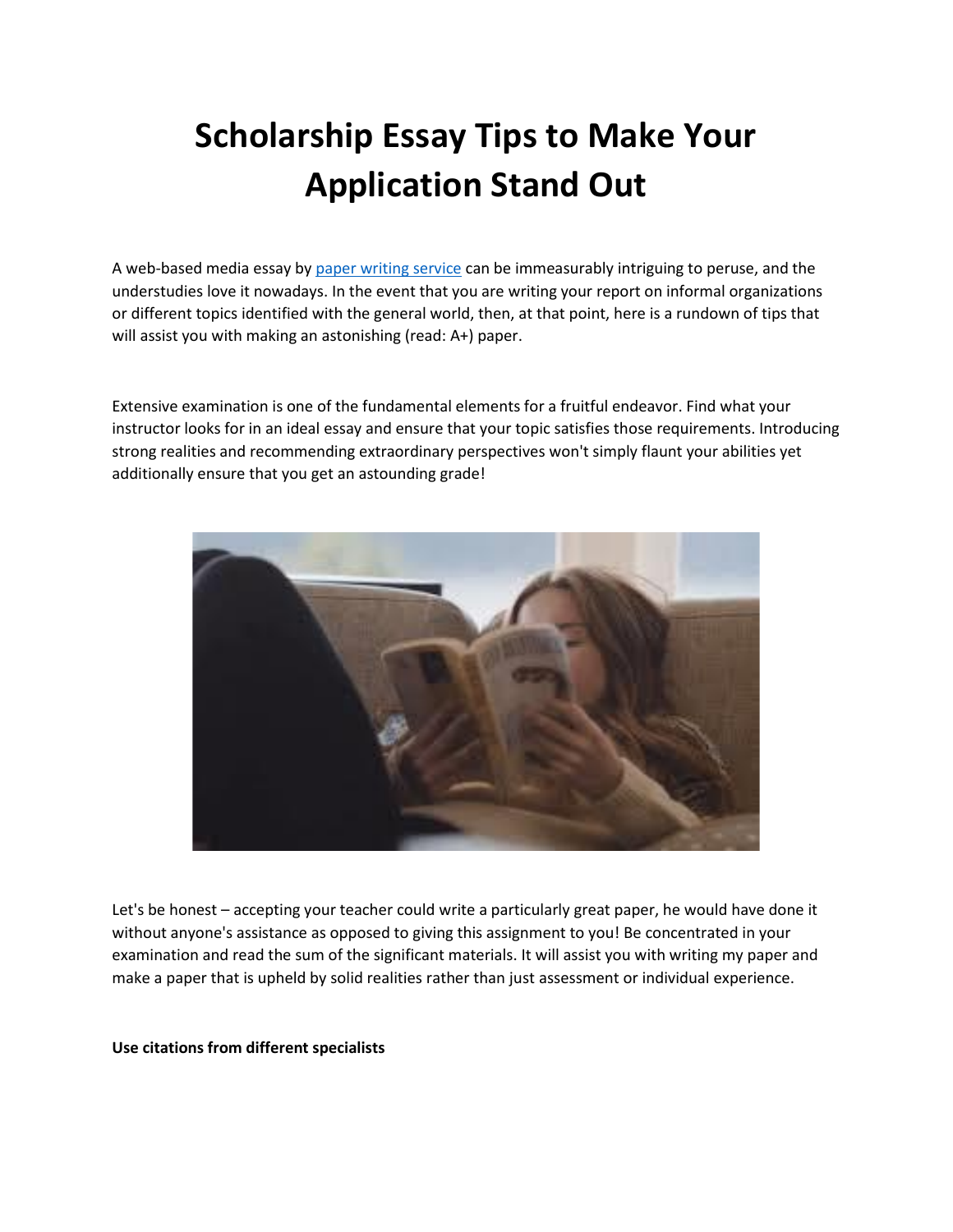Nothing can be more useful than utilizing statements from regarded individuals in the field. It flaunts how well-informed your endeavor is and makes your [write my paper](https://www.freeessaywriter.net/) significantly more intriguing to peruse. Likewise, ensure that you twofold check who truly expressed those things since none of us needs to be found lying on our papers!

# **Explanation yourself too**

Indeed, even on the off chance that it appears to be odd for **essay writing service**, at times there could be no more awe inspiring words than yours to portray something significant. If you have tried out some web-based media service by and by (or not) do review it for your paper. When in doubt, it should bode well and not be too gaudy or stacked with feelings.

## **Review about getting sorted out**

Right when you are writing for instance an informal organization essay or whatever other endeavor that requires fitting arranging, then, at that point, it is expected from you to keep those guidelines. For example, the greater part of the classes ask you NOT to utilize CAPS LOCK and cutoff your text measurement to near 12 focuses at MS Word (or comparative). Likewise, make a pass at apportioning your paper into passages so perusers could without much of a stretch find data they need.

#### **Be exceptional! Use statements just if essential**

Accepting you are writing web-based media essays as an [essay writer](https://www.myperfectpaper.net/) for instance on Facebook benefits, go ahead and use statements from individuals who like it. Notwithstanding, accepting you are recommending a body of evidence against utilizing this service, ensure that you have your own contentions and don't simply duplicate some discretionary individual from the Net!

#### **Separate huge sections into more modest ones**

In the event that you ask any expert for caution on the best way to additionally foster writing abilities and what is unquestionably significant to think going to do it right, they will apparently reveal to you a particular something – separate everything! At the end of the day, figure out how to utilize accentuation fittingly and practice different kinds of sentence structure by secluding your paper into sections. It makes things altogether more clear for both yourself while dealing with the paper and perusers who need to get all the data from you inside a short time period.